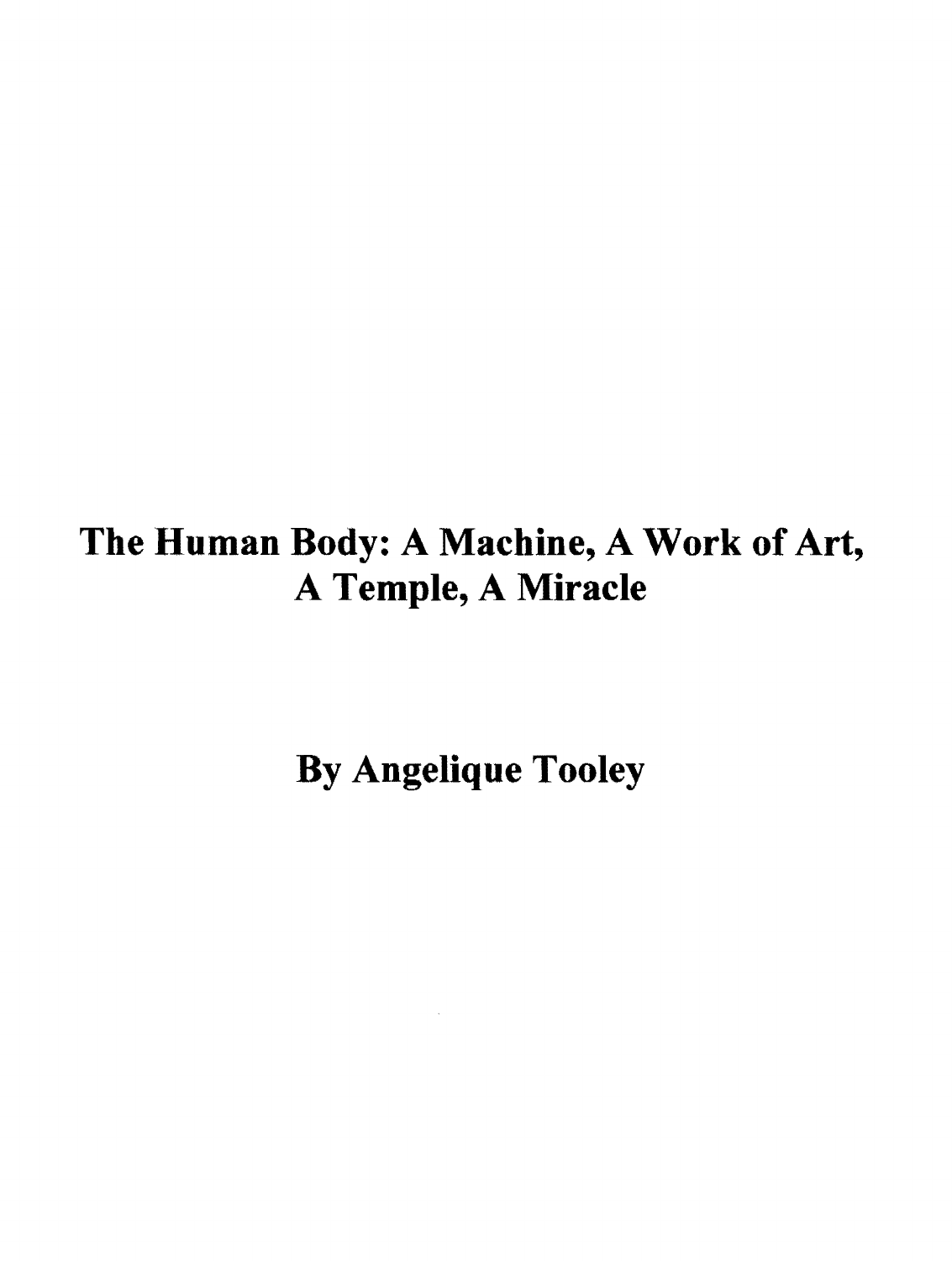### **The Human Body: A Machine, A Work of Art, A Temple, A Miracle**

An Honors Thesis (HONRS 499)

By

Angelique Tooley

Thesis Advisor Ken Henien

Ken Heinen

Ball State University Muncie, Indiana

April 2005

Graduation May 7, 2005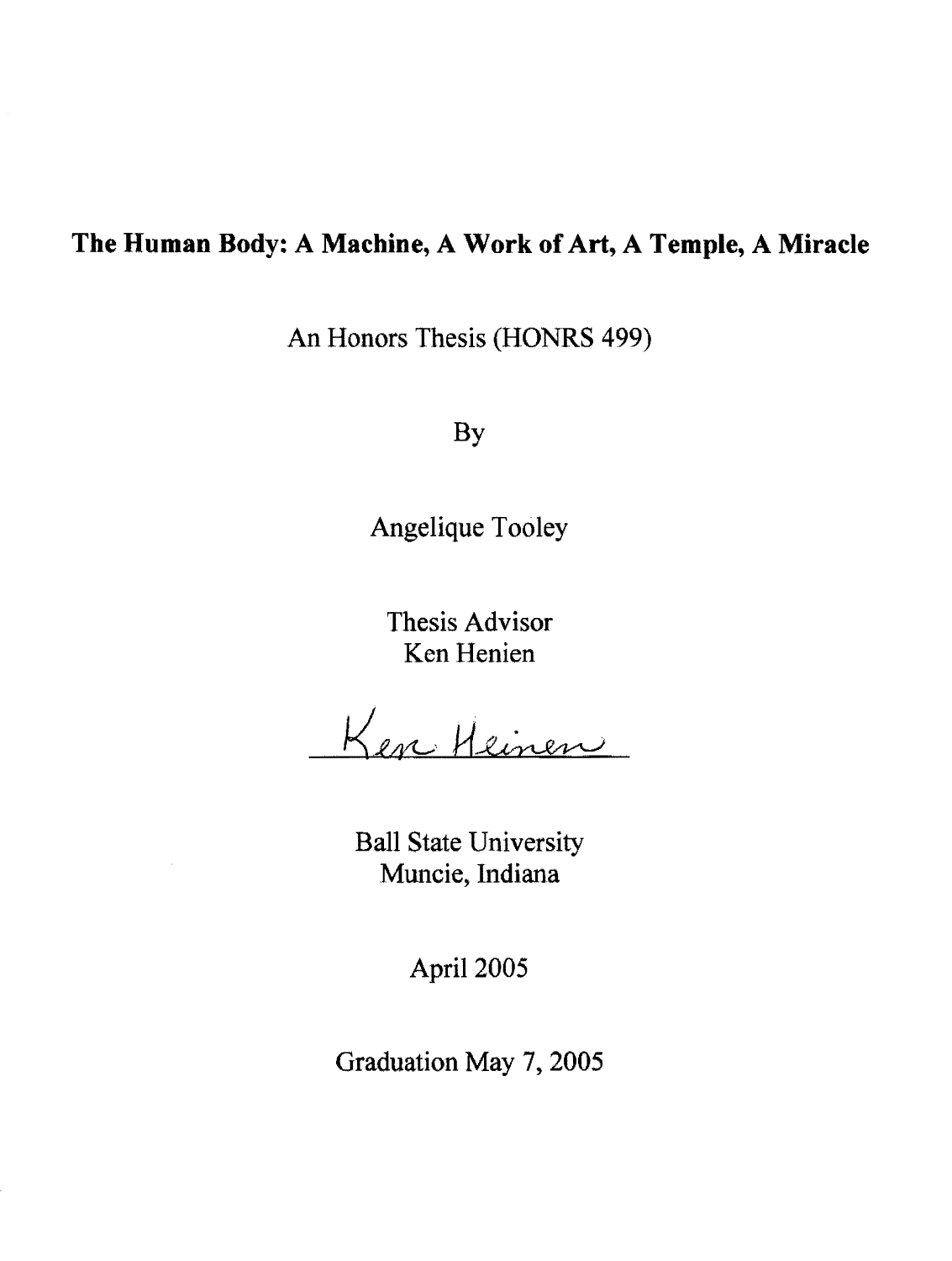### Abstract

Using photographic illustrations, I displayed a study of what I felt were the four main capabilities of the human body. My four areas study included: a machine, or the body as a functioning mechanism that allows us to move and operate; a work of art made up of lines and shapes working in visual harmony; a miracle, or a reproducer allowing the creation of one human being inside another; and a temple, or the keeper of our emotions, personality, mind, and our soul. I presented these photographs in a Power Point presentation complete with text to further explain the pictures and the concepts they illustrate. Using my photographs and presentation, I wanted to remind people that their bodies are a medium through which they experience their lives. Using my study of some of the body's capabilities, I wanted to express to people how important their body is to determining who they are and what they do in life. I hoped my illustration could induce appreciation and further understanding of the human body that will encourage people to better use and care for their bodies.

### Acknowledgements

I would like to thank Ken Henien for advising me through this project. Ken helped me brainstorm ideas for the project and helped with corrections and suggestions of pictures as the project progressed. He also loaned me his time, equipment, and even musical skills as contributions to my thesis project. He was more than helpful in the creation of this project and I appreciate all he has done.

I would like to thank the following people for posing and modeling for the pictures in my project. Without their help, I would have no project to present. Thank you Elizabeth Curet, Tiara Kincade, Meaghan Moisberry, Shea Parkes, Billy Ratliff, and Ryan Sparrow.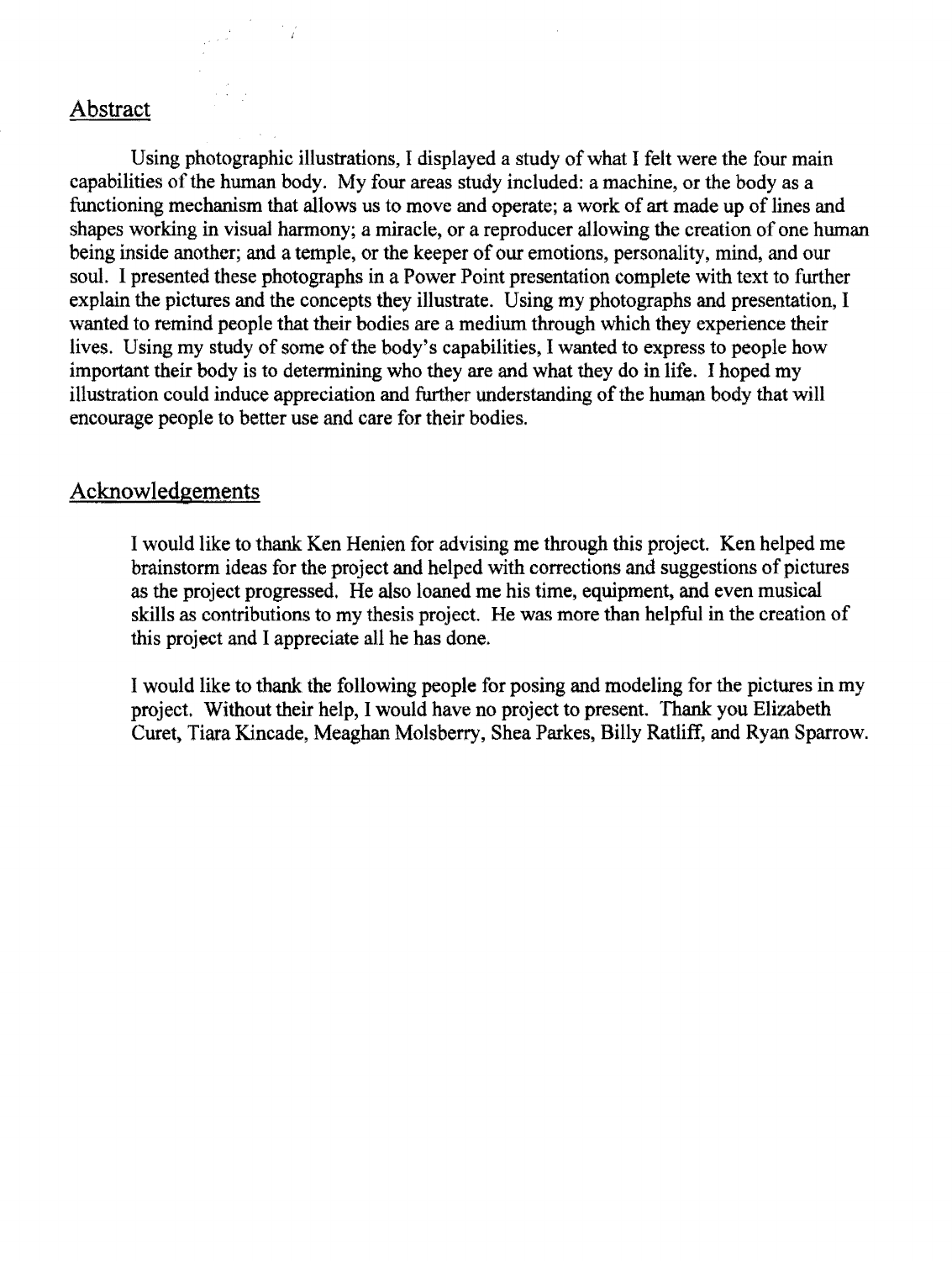#### Rationale

My thesis project consists of 51 black and white, digital pictures of the human body presented in a Power Point slideshow. The images are divided into four categories of capabilities of the body. These categories are described in full detail in my abstract and in the slideshow. I chose these four categories because I wanted to show people all the different things the body can do. I thought it would be overwhelming and less thought provoking if I just showed a large number of pictures of the body performing different actions. I decided to take the different concepts I wanted to illustrate and divide them up into a couple groups so people could look at the body, and my thesis, a section at a time. I chose four categories in the end because I wanted to demonstrate a little bit of at least each occupation of the body. After analyzing what my body did for me and the ideas I wanted to portray in my pictures, I came up with four categories.

I chose to do a photography-based thesis project because one emphasis of my major at Ball State is photojournalism. I chose the human body topic from my second emphasis of study in dance and performance. I have learned how to use and position my body in dance classes and how my body works and functions in classes such as anatomy, physiology, and kinesiology. The idea for this project just hit me in anatomy class one day when my anatomy professor was trying to show the class the different muscles of the human body by looking at pictures of body builders. I realized it would be a wonderful challenge to try and demonstrate for people all the knowledge and appreciation I have for the human body in the form of pictures. From there. I took the idea and expanded on it.

I chose to use a Nikon D-100 digital camera for the pictures. The digital format is the easiest and fastest way to capture the images and to electronically edit them. It was the best way to create shareable copies for my professor and to turn in at the end of the project. It is also the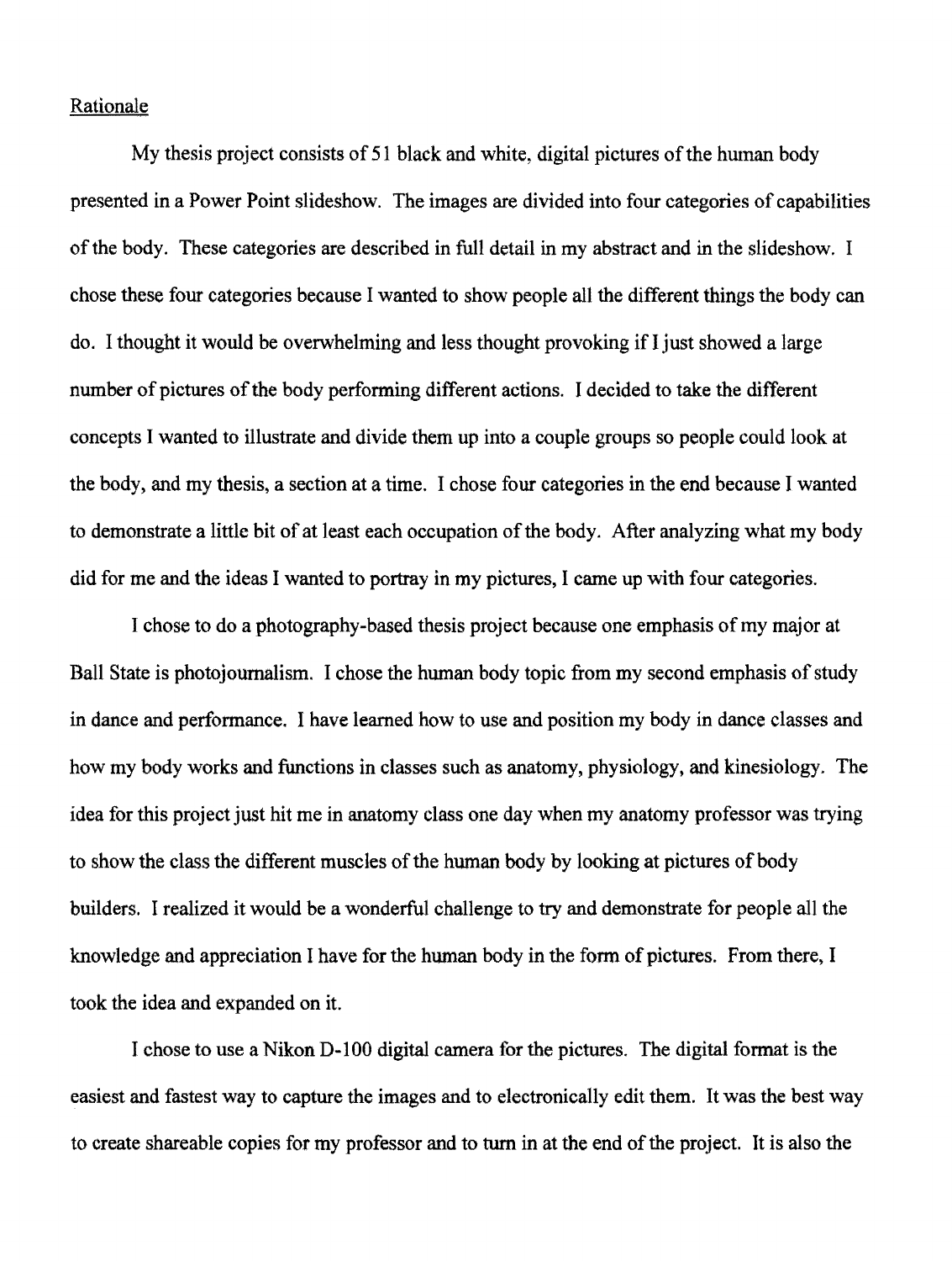most convenient and durable way to store, organize, and compile the large number of pictures. Because I used the digital format for the pictures, the Power Point presentation was a logical way to present all my digital photos. I also liked that Power Point allows me to add text with the pictures to explain them. It also permits me to add animation and movement to my still photographs. I chose to include animation and motion in my photographs because the body is usually moving; therefore one of the best ways to demonstrate how the body works is to show it performing in its natural fashion. The animations also made it much easier to demonstrate some of the concepts I was trying to express through still photographs. For example, many of the concepts I was illustrating involved how the body moved. The animations demonstrated movements better than the still photographs alone.

I chose to use black and white pictures because it was less distracting. All the pictures were originally taken in color and converted to black and white. I found color to be distracting from my message. Things such as the color of people's skin or the color of the clothes they were wearing distracted from the idea I was trying to depict and sometime added connotations to the image I did not want. I felt the black and white tones help people look at the images more analytically rather than subjectively. The monotone of the pictures was more neutral.

The lighting of the pictures was very important to this project because I wanted to light each picture to emphasize a particular part or occupation of the human body. I wanted it to almost feel like the body was on a stage and a spot light was being cast on the specific parts that were being analyzed. I really tried to look at the body in sections and parts first and then as a whole in the conclusion section of my piece. Another reason for the lighting was to emphasize the body and not the identity of the people. I didn't want people to look at the pictures and say that is a picture of so and so doing such and such. I wanted viewers to look at the pictures and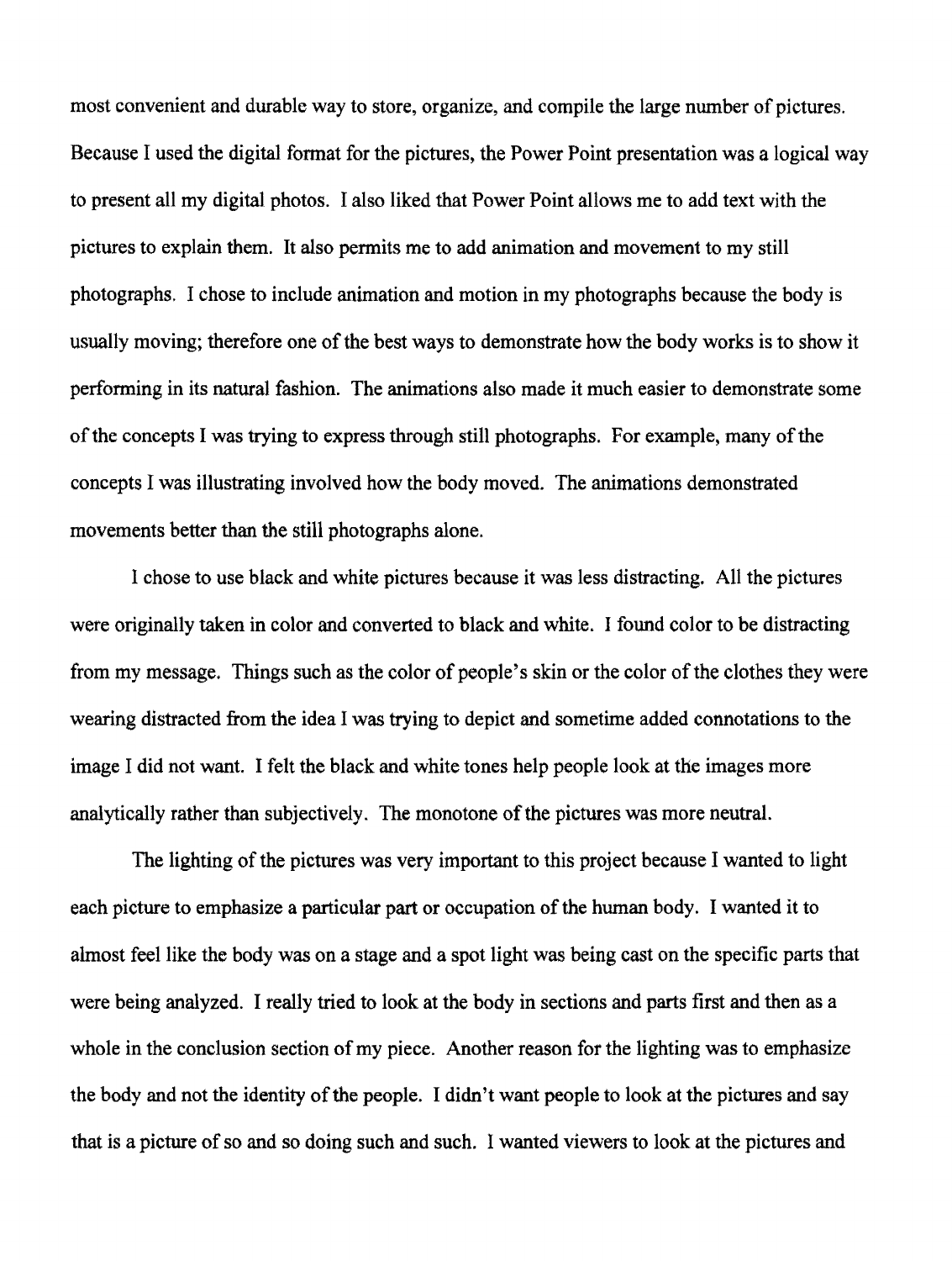see a human body performing an action. I hope that this will in turn lead them to make the realization that their body could perform the same action.

Choosing what images to photographic was a large part of the work for this project. As the project progressed, I thought of hundreds of different poses and illustrations to photograph that could be added. I could have made this a life long project ifI wanted, but in the interest of time, I tried to limit myself to 5-6 different illustrations per section. Some of these single illustrations consisted of up to 6 pictures for animation purposes. I chose my specific concepts to illustrate for a few reasons. First, they were some of the easiest to illustrate with a camera and lights in the lighting studio. Second, they were capable of being done using the models I could find. There were actually a few more pictures I really wanted to add to the final project, but I couldn't take them because I lacked the necessary models. Thirdly, I didn't want to confuse people by trying to illustrate concepts they didn't understand. I know most people have not studied the body as in-depth as I have and could be very confused if I tried to illustrate certain concepts such as the electrical processes of the body that allow communication between the brain and the rest of the body or the physiological processes that makes a muscle contract. Lastly, I wanted to illustrate concepts that people would relate to and that would provoke them to think about themselves and their own bodies. For example, illustrating that the body digests food and uses the nutrients to produce energy for itself is a concept people could easily relate to and understand on a basic and photographic level.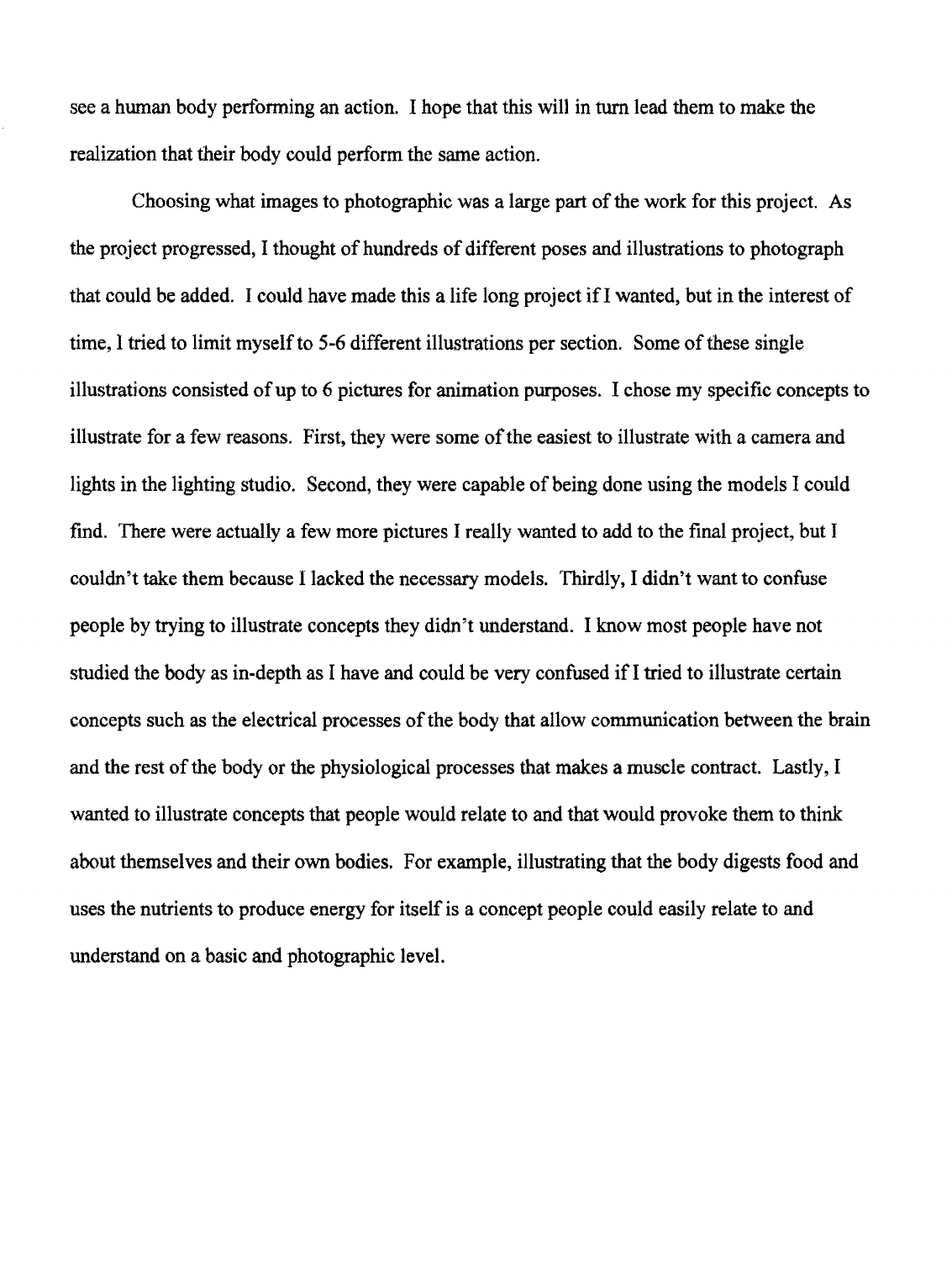# 1.**I.** The Human Body:

**A Machine**  A Work of Art **A Temple A Miracle** 

### 21°1 **Angelique Tooley Honors Thesis 2005**

## <sup>3</sup>in **A Machine**

The human body performs mechanical, chemical, and electrical processes that keep us alive and functioning.

## <sup>4</sup>**A Machine**

## $s \approx A$  Machine

• The body is also capable of excreting the food that it was unable to use.

# 6 iE]\ **A Machine**

• A muscle contraction can apply force in only one direction. so muscles can only perfotm pulling actions. Muscl." require help from another muscle or an external force to elongate.

# 7 EJ **A Machine**

• Because a muscle can only "pull," muscles are organized in groups that contribute to perform a range of movements.

## 8 **A** Machine

• The knee is one of the larger and mort compkx joints in the body.

# <sup>91</sup>**A Machine**

- \* Support and distribute the weight of the body
- Provide leverage for movements such as walking

## 10 **A Machine**

• Humans are the only animals capable of standing completely crect due to the design of our back and pelvis.

## 11 EJI **A Work of Art**

The interior of the body may be built like a machine creating function, but the exterior of the body is built like a work of art creating form.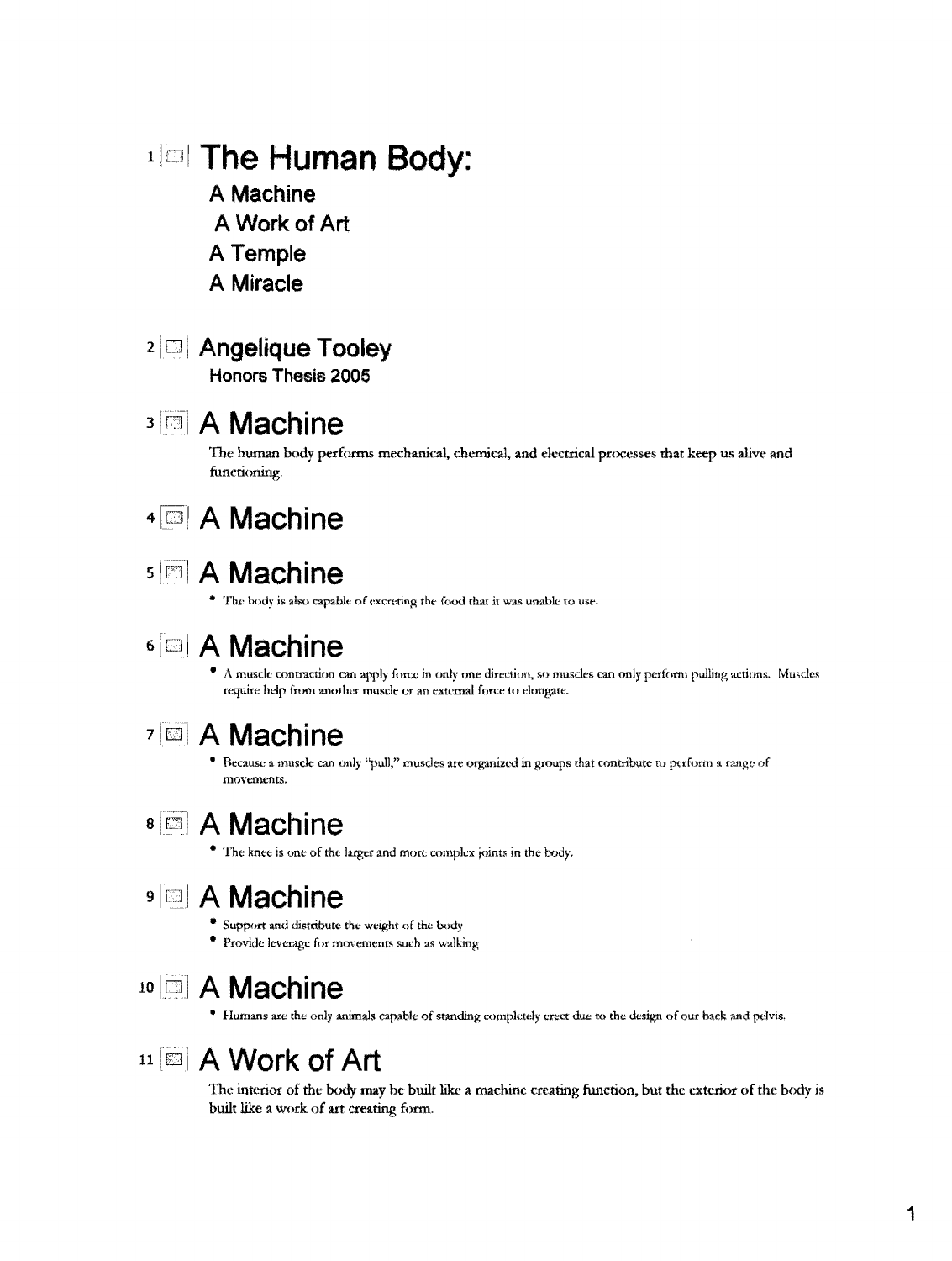## 12 **A** Work of Art

• Every body is a beautiful composition of shape, form,

# 13 **A Work of Art**

 $*$  Even the smallest parts of the body can create a unique composition.

# 14 [[]! **A Work of Art**

 $\bullet$  Just by changing the position of the body ...

# 15<sup>[1]</sup> A Temple

The human body allows us to express and store the workings of our mind and soul.

# 16<sup>[3]</sup> A Temple

• The body allows us to learn and store all forms of data, and to recall and usc that data when needed.

# <sup>17</sup>**A Temple**

• The body allows us to fed emorions, and communicate emotions to others through body language.

# <sup>18</sup>**A Temple**

• The body can be used as a tool for practicing faith.

## <sup>19</sup>[9 **A Miracle**

Our bodies are designed to create, grow, birth, and feed offspring to continue the human race.

# 20 **a** A Miracle

• The human body is capable of initiating the creation of a new human life on its own.

# <sup>21</sup>**A Miracle**

# <sup>22</sup>**A Miracle**

• The female body specifically is capable of carrying, birthing, and feeding offspring.

## 31 **18 Thank You**

- Ken Heinen-Advisor
- $\bullet$  Models
	- Elizabeth Curet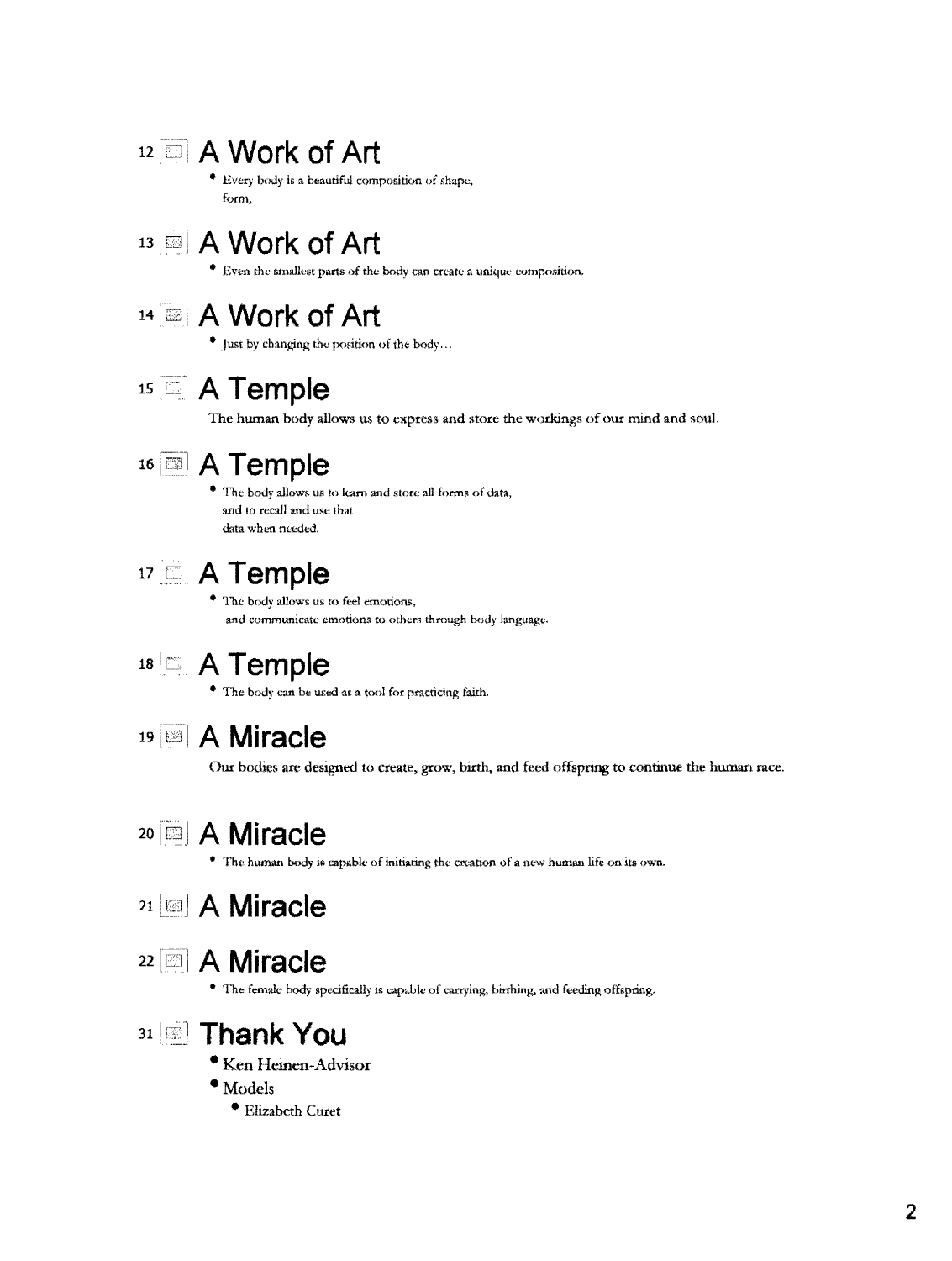- Tiara Kincade
- $\bullet$  Meaghan Molsberry
- Shea Parkes
- Billy Ratliff
- Ryan Sparrow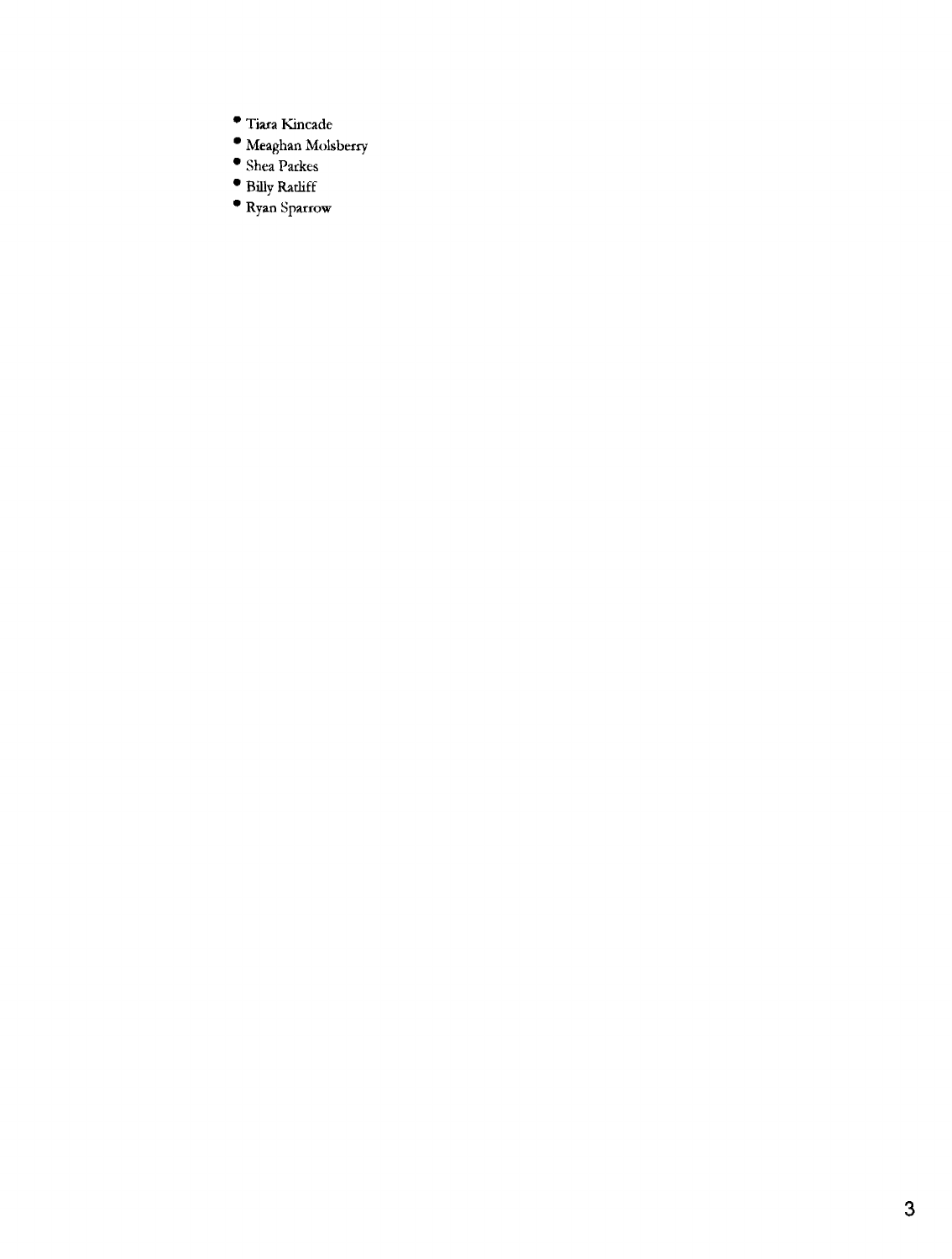## Honors Thesis Speech

The following is the introductory speech I gave at my thesis presentation to prepare the audience for the presentation and get them into the proper mind set for the images and information they were about to see.

### Introduction:

Everyday people perfonn a variety of activities. People sleep, eat, read, think. walk, do all kinds of activities. Most of us perfonn these daily activities, without even thinking about them. Most of us don't have to think to do these activities. For example. we don't think about smacking the off button on the alarm clock and rolling out of bed in the morning. We may think about how much we don't want to roll out of bed, but we don't think about how our body perfonns these actions. I'm going to ask you *now* to think. How are we able to do all these things and more? By using your body. Your body allows you to do all the things you do everyday. Think about what your body is capable of doing. Think about what your body allows you to do. Think of what your body means to you.

In my thesis I have used photography as a medium of study to demonstrate for you what I see are the four main capabilities of the human body. With my pictures, I will portray the body's capabilities as a machine, a work of art, a temple, and a miracle.

The following is the conclusion speech of my presentation. I read this speech allowed during the last slide of my presentation while the audience watched the final pictures to conclude my purpose and ideas.

### Conclusion:

Our bodies are a medium, a gift, given to us so we can be who we are. We are all given this same medium through which we are able to experience life. What we do with this gift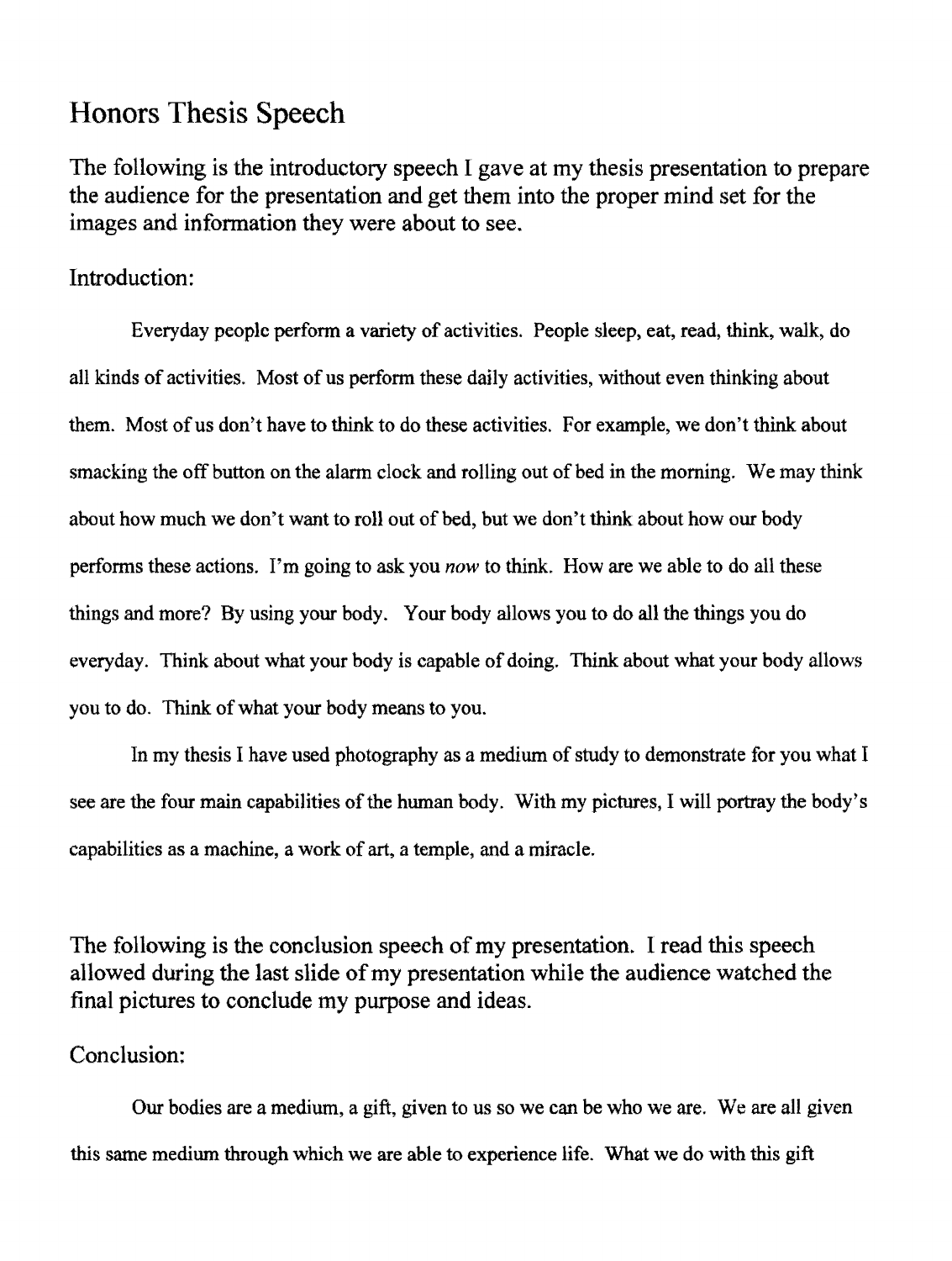determines who we are as an individual. What you experience with this body, what actions you perform with this body. what thoughts and feelings you hold within this body all make you, *you.*  Without a body, you couldn't experience things, you couldn't be who you are, and you wouldn't be here now. But, in order to use the body to its fullest potential, we must understand, appreciate, care for, and be aware of our own bodies. Then we will truly be able to live.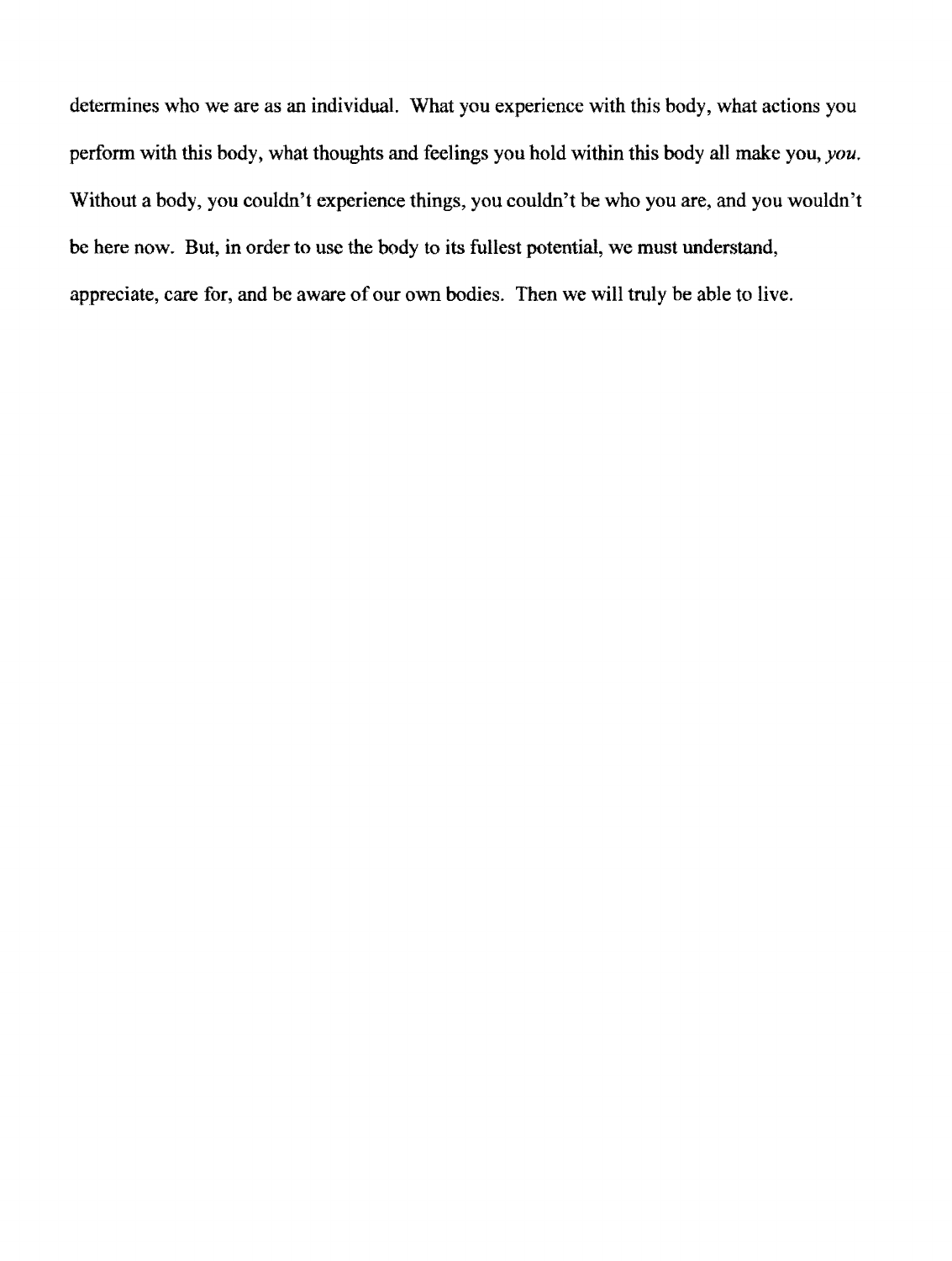Honors College Project Proposal Angelique Tooley 303-06-08752 Project Title: The Human Body: A Machine, A Work of Art, A Miracle, A Temple

1. The Honors project should broaden your educational experience through independent work that adds to your knowledge and deVelops your talents. How will your project help you accomplish these objectives and add to your personal goals? Why, in short, do you want to do this project?

I started my college career with a photojournalism major and a dance minor. As time progressed I changed my mind about what I wanted to do with my life and decided that after college I wanted to go into the field of massage therapy along with yoga and spa work. It was a little late in my college career to change my major entirely, and there is no massage therapy major at Ball State, so I decided to switch to a general studies major with my photojournalism and dance as emphases. I decided to use all this knowledge and experience I gained at college in the fields of photography, dance, and health courses to help me study something that would be beneficial to me in my future plans. I chose to use my photography as a medium to study the human body and its parts and functions. This project will help me use my knowledge of photography to demonstrate my knowledge of the human body and how it works, while also helping me learn more about the body for future use.

- 2. I plan to sign up for HONORS 499 in the Fall 2004 semester.
- 3. What will be the outcome of this project?

In completion, this project shall be a series of digital pictures displayed in a slideshow format with a brief description of each picture illustrating what area of the body it is portraying and why I chose to use that body part. I will have a formal presentation of the final project where I can personally present the slideshow and explain the pictures. I should have around 20- 35 pictures in total. If time and money permits I would like to also try and have prints made of the pictures with written descriptions for display somewhere on campus.

### 4. Objectives or Thesis

I will use photographic illustrations to display four different perceptions of the human body that I feel are important. My perceptions include: a machine, or the body as a functioning mechanism that allows us to move and operate; a work of art made up of lines and shapes working in harmony; a miracle, or a reproducer allowing the creation of one human being inside another; and a temple, or the keeper of our emotions, personality, mind, and our soul. My audience will be universal because I believe most people today take their bodies for granted, and I believe my project might help remind people that their body is a gift that needs care.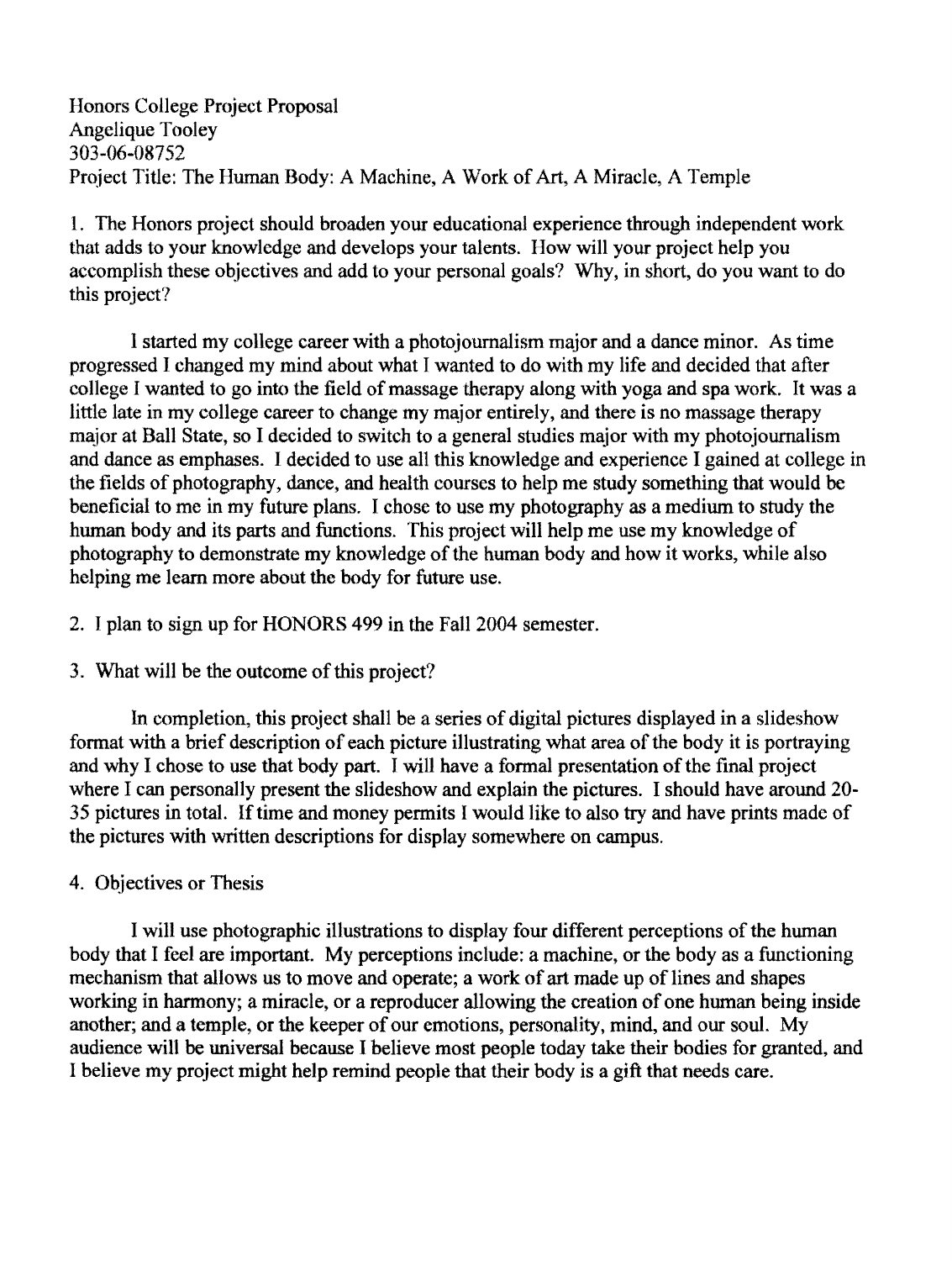#### 5. Project Description

I will be using about 30 different pictures of people's bodies to illustrate each of the four perspectives. The pictures will be taken digitally in the photojournalism studio in the Art and Journalism building. I will have to plan my shots, find the people to pose for the pictures, light them, edit the pictures, and compile the slideshow with the proper description for each picture. I plan on editing all the pictures to be in black and white with solid black backdrops. The pictures will all be of either individual body parts such as a leg or foot, or a combination of body parts that work together such as the arm, shoulder, and back. None of the pictures will show a person's entire face or body. I don't want people to look at these pictures and see a person, I want them to see the human body and the sum of its parts. I am trying to illustrate that though everyone is different, everyone's bodies are composed of water, tissues, and cells allowing us to operate, breath, and live irregardless of gender, race, or ethnicity.

The pictures I will take to illustrate the body as a machine will focus on the engineering of the body's structure, such as the hand, the knee joint, and the shoulder joint. I will work with blur shots and stop action shots to show the range of movement and the capabilities of these joints.

The pictures I will take to illustrate the body as a work of art will consist mostly of pictures of the human form. I want to show how the body is compiled of numerous shapes and lines all working in harmony to display a work of art. My biggest inspiration for these shots will be ancient Greek and Roman art. The Greeks and the Romans loved the beauty of the human form. They used it frequently in paintings and especially in sculpture. I plan on taking pictures that mimic some of this artwork. For example, the attitude pose from the statue of the God Hermes and the foot from the artwork of athletes and Achilles.

The pictures I will take to illustrate the body as a miracle will focus on the creation of human life from the joining of two cells inside the body that are fed, incubated, and multiplied to produce another living organism. I want to use pictures of a pregnant woman's belly, pictures of the woman's body that is designated for childbirth such as the hips, and pictures of small babies' body parts such as hands and feet.

Finally, the last section I will take pictures to illustrate is the human body as a temple. The focus of these pictures will be to show our body as the temple that houses and protects our emotions, our mind, and our soul. These pictures will be the most artistic of the project because they will be my interpretations of showing the body housing the mind and soul. Right now I am envisioning for this part of the project silhouettes, pictures of hands, and pictures of the eyes.

#### 6. State the importance of this project.

The importance of this project to me is to become more familiar with the body, its parts, its function, and its uses. In my future career I will be working with other people's bodies, as well as my own, everyday. Having this information on the human body will allow me to help myself and others appreciate the human body and care for it properly. I also hope that other people will take away from this project a sense of appreciation of their bodies and everything it does for them.